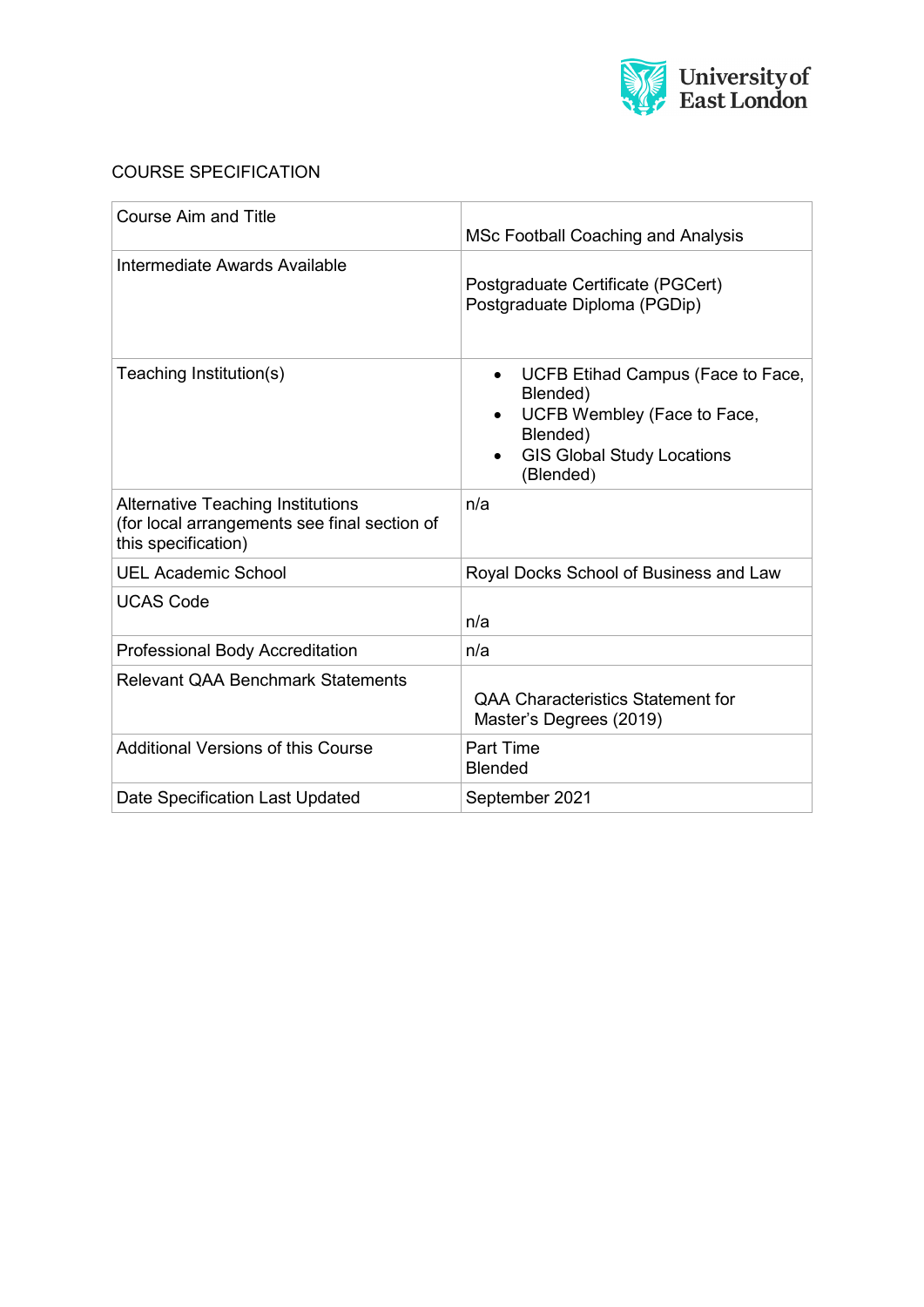

### Course Aims and Learning Outcomes

The main educational aims of the course are to:

- Conceptualise the knowledge and skills necessary for a career in the football industry.
- Develop the students' capacity to critically interrogate theories that inform football coaching and analysis principles and practice in a football context.
- Develop systematic knowledge and understanding of the theory and practice of coaching and training to enhance football performance.
- Create an environment in which students are able to relate theory to practice, solve problems creatively, apply new and existing skills, and demonstrate awareness of emerging issues in football.
- Equip students with a range of research skills necessary to design and conduct applied research in a football context.
- Evaluate critically current research and advanced scholarship in the discipline' or 'to evaluate methodologies and develop critiques of them and, where appropriate, to propose new hypotheses'

What you will learn:

# Knowledge

- Demonstrate critical knowledge of theoretical, applied and professional practice.
- Apply and justify football coaching models and frameworks.
- Critically examine the relationships between key performance indicators and the sources of performance analysis tools within personal coaching contexts.
- Critique current approaches in practice within the football industry.
- Evaluate the theory and practice of football coaching for performance enhancement.
- Critically analyse differing types of data collection methods associated with a football environment.
- Demonstrate synthesis of knowledge and skills by devising an appropriate design for applied investigation.
- Articulate high levels of expertise in selecting methodologies and in conducting an applied project that addresses sport industry complexities and issues.

# Thinking skills

- Take responsibility for developing professional reports underpinned by key academic research.
- Scrutinise the planning and delivery of coaching sessions in relation to key performance indicators relevant to the coaching context.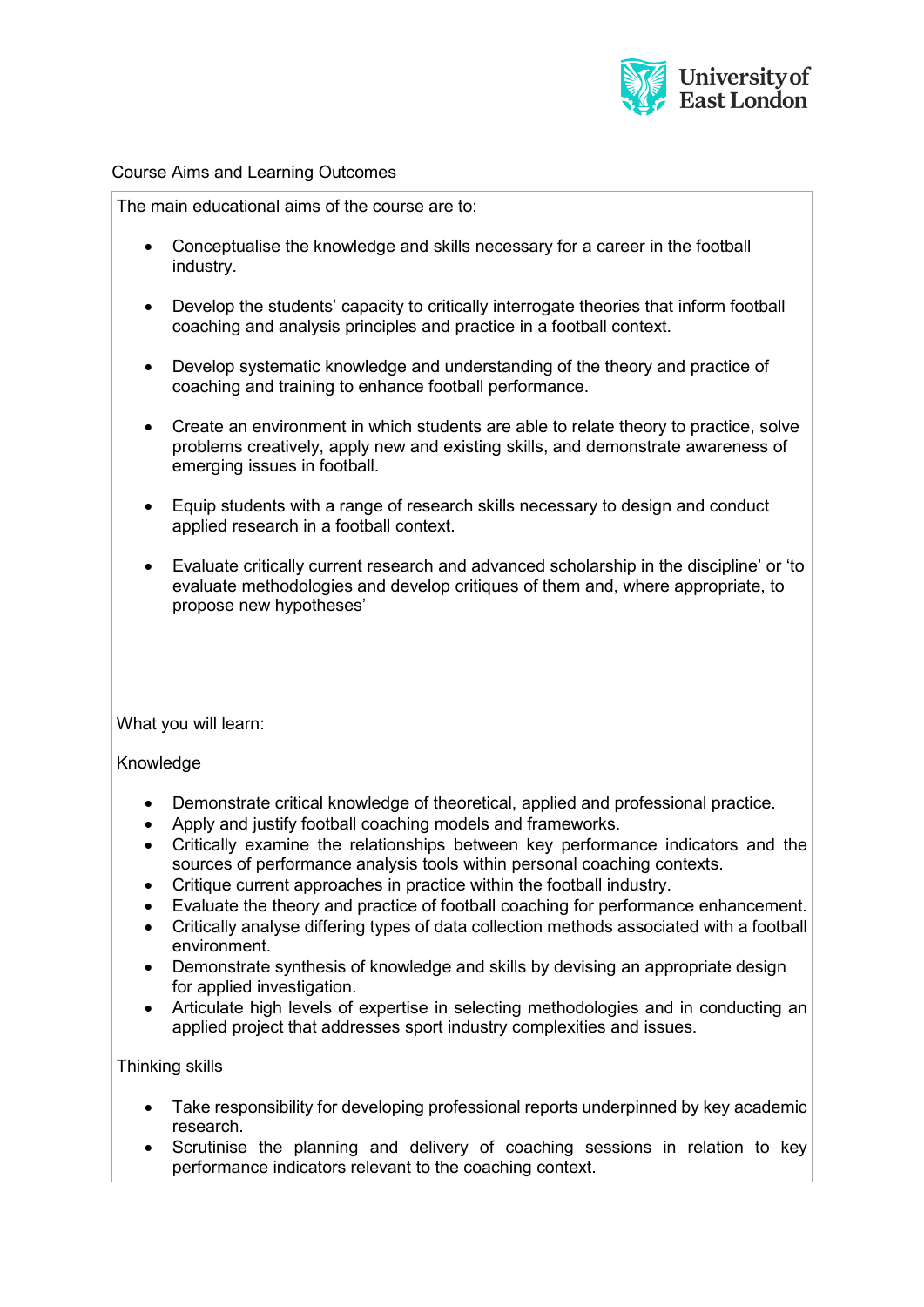

- Evaluate and synthesis data in an applied context.
- Show how to apply strategic and tactical skills to complex football problems.
- Analyse complex sport industry issues critically and rigorously and make recommendations based on the evidence assembled.
- Apply cognitive skills of critical reasoning, debate and interpretation of published literature and research findings.

### Subject-Based Practical skills

- Communicate effectively both in writing and electronically as well as showing listening skills, the ability to present and negotiate with team members.
- Critically evaluate practice and that of performers with the intention to engage in innovative activities linked to enhancing performance of self.
- Demonstrate a range of practical skills that are important to an effective professional coaching environment.
- Critically analyse different perspectives within applied football match analysis.
- Engage in critical thinking, analysis, synthesis and decision-making.
- Demonstrate a critical understanding of the principles of play within football.
- Effectively evaluate sport industry issues and make meaningful and strategic recommendations for the sector.
- Construct, design, and deliver presentations which highlight logical thought, critical evaluation and reflection.

Skills for life and work (general skills)

- Engage in critical thinking, analysis, synthesis and decision-making.
- Communicate information clearly and coherently in a range of forms relevant to intended audiences.
- Manage time effectively in order to meet deadlines and achieve performance targets.
- Critically reflect upon perception of social competence within coaching practice in order to compose an action plan for future development of coaching practice.
- Identify access, evaluate and apply electronic resources to address problems and questions.
- Demonstrate effective communication skills associated with evidence-based material.
- Demonstrate a range of leadership and communication skills in a football context.
- Demonstrate self-directed capacity to plan, design, monitor, and present an applied investigation, enhancing inter- and intra-personal capabilities as a sector employee
- Exhibit computer-aided research skills that promotes the effective analysis and presentation of project findings.

Learning and Teaching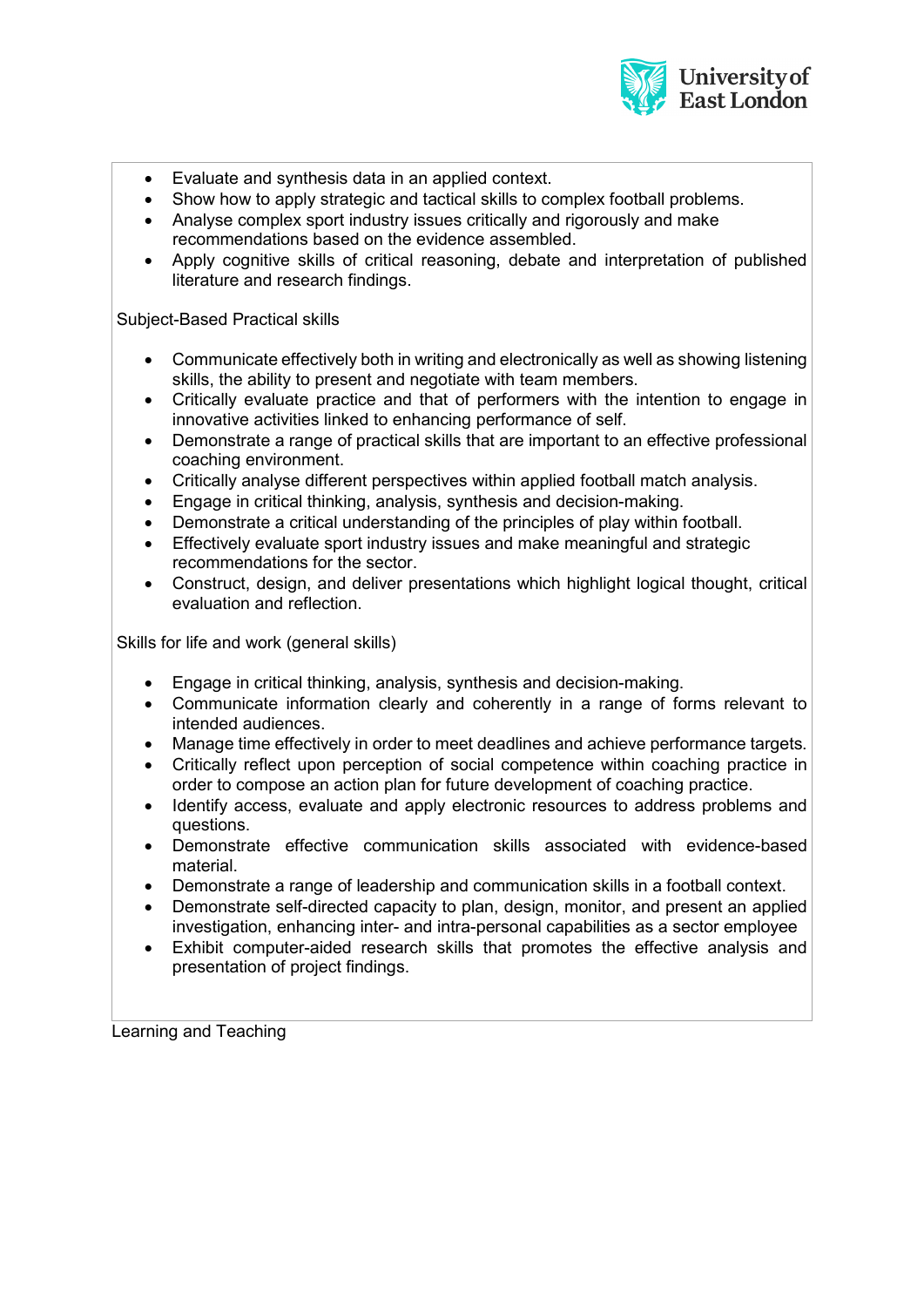

This course is delivered at excellent professional sporting venues similar to those in which students aspire to work. A diverse range of learning and teaching approaches are used as appropriate to each module. Across the course students benefit from regular contact through lectures, seminars, workshops, tutorials and practical sessions. In addition to timetabled classes for each module, students will also attend a weekly personal tutorial session. Some of these tutorial meetings will be conducted in a group, with others conducted one-to-one contact with a tutor. Proactive use of the VLE and mobile technologies engages students with the broader knowledge base upon which the course is built. Integration of theory and practice is consistently emphasised to support authentic learning, wherever possible utilising problem-based approaches, live case studies, client challenges and practical coaching sessions.

This course is delivered at excellent professional sporting venues similar to those in which students aspire to work. A diverse range of learning and teaching approaches are used as appropriate to each module. Across the course students benefit from regular contact through lectures, seminars, workshops, tutorials and practical sessions. In addition to timetabled classes for each module, students will also attend a weekly personal tutorial session. Some of these tutorial meetings will be conducted in a group, with others conducted one-to-one contact with a tutor. Proactive use of the VLE and mobile technologies engages students with the broader knowledge base upon which the course is built. Integration of theory and practice is consistently emphasised to support authentic learning, wherever possible utilising problem-based approaches, live case studies, client challenges and practical coaching sessions.

# Blended

This course will be delivered in two ways. Firstly, and in the main, students will receive materials via the online UCFB learning platform, where students work through structured lessons with information provided in each session based on the core module content, to introduce key information and concepts. In some cases, this replaces the traditional format of a lecture and seminar. Concepts and ideas are then tested via case studies, reflective practice and online forums.

Learning will predominantly occur through online content however, each module will have a number of live sessions that will be focused on the clarification and expansion of key concepts. These sessions are seen as playing a key role in providing a platform fostering a community of learning between tutor and students. Overall students will receive minimum 2 hours per week face-to-face.

Secondly students will attend a short but intense blocks of taught face to face lectures, seminars, workshops and practical sessions at two points during the academic year. During these sessions students will have the opportunity to have contact with academics and practitioners immersed in the football industry. During taught block students will be involved in tutor lead coaching session before delivering session with their peer group which will form part of the assessment process. Clear links will be made between online learning activities and discussion activities and formative support of the students' assessed work (feed forward) and detailed feedback on work that has been completed will be provided via virtual meetings between the student and tutor. Further formative assessment opportunities will be provided during face to face coaching sessions and via online discussion activities in which students will be encouraged to share thoughts with each other and with the tutor.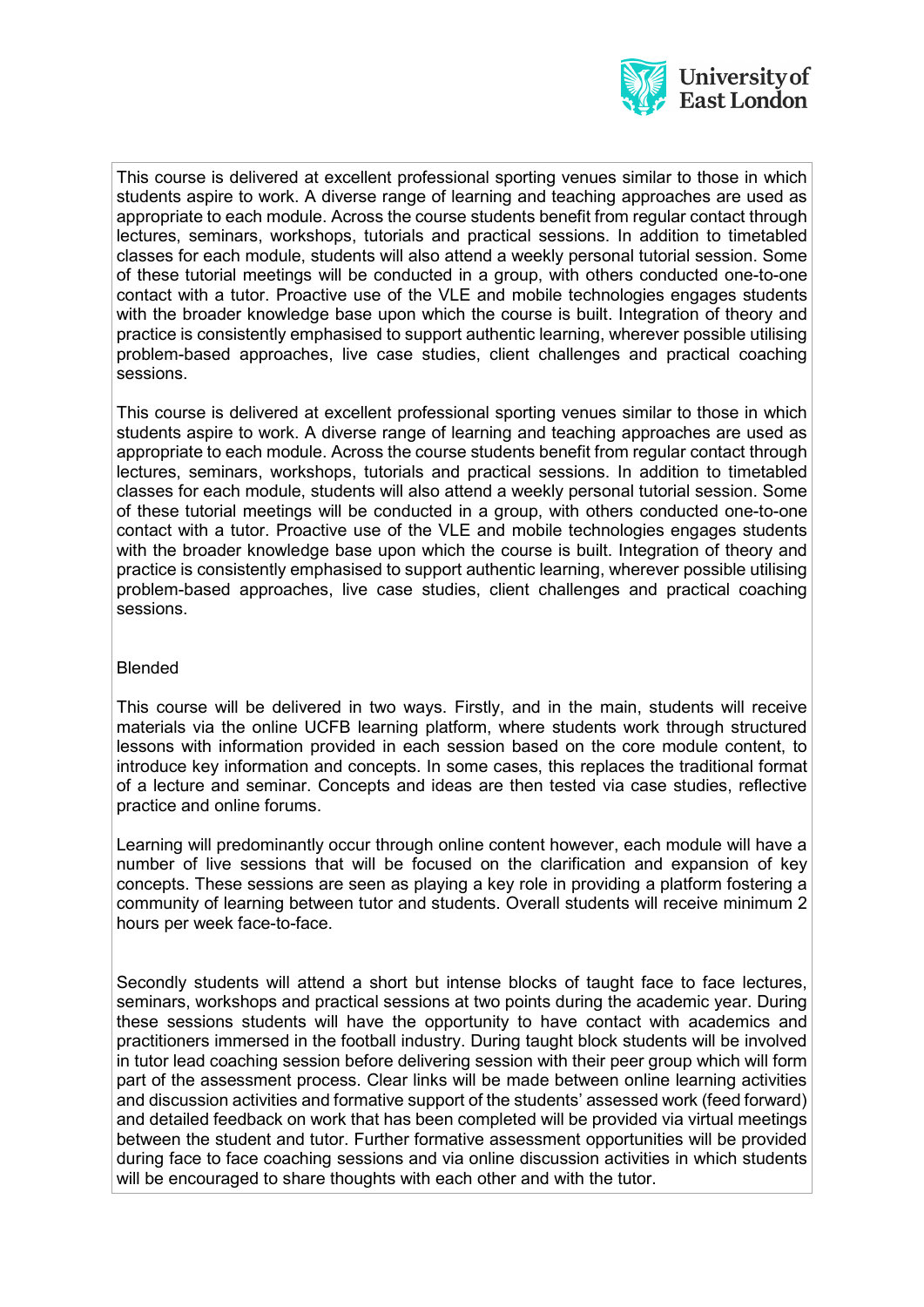

# Assessment

A variety of assessment is employed to engage students across the range of intellectual and professional knowledge and skill areas expressed in the course learning outcomes. Assessment is predominantly continuous, employing items such as reports, presentations, portfolios and reflective writing.

The course team is committed to the use of applied assessment tasks where possible to embed the sector context of the course, to enhance student engagement, and to assess application of theory to practice.

A blend of assessments has been designed to support students' development and demonstration of different skills, for example time management and the ability to work individually. Applied assessment tasks are used as far as possible to enable students to link theory with research and practice, thereby assessing knowledge and understanding alongside subject-specific skills and key skills.

Collaborative working is incorporated where appropriate to enable students to engage in projects of a scale and/or complexity greater than would be achievable individually. Collaborative working also reflects the professional context and supports development of skills for example in communication, negotiation, leadership, and project management. Multiple opportunities are provided for students to benefit from formative feedback from both tutors and peers, for example through class discussions, informal presentations and submission of draft work.

#### Work or Study Placements

n/a

#### Course Structure

All courses are credit-rated to help you to understand the amount and level of study that is needed.

One credit is equal to 10 hours of directed study time (this includes everything you do e.g. lecture, seminar and private study).

Credits are assigned to one of 5 levels: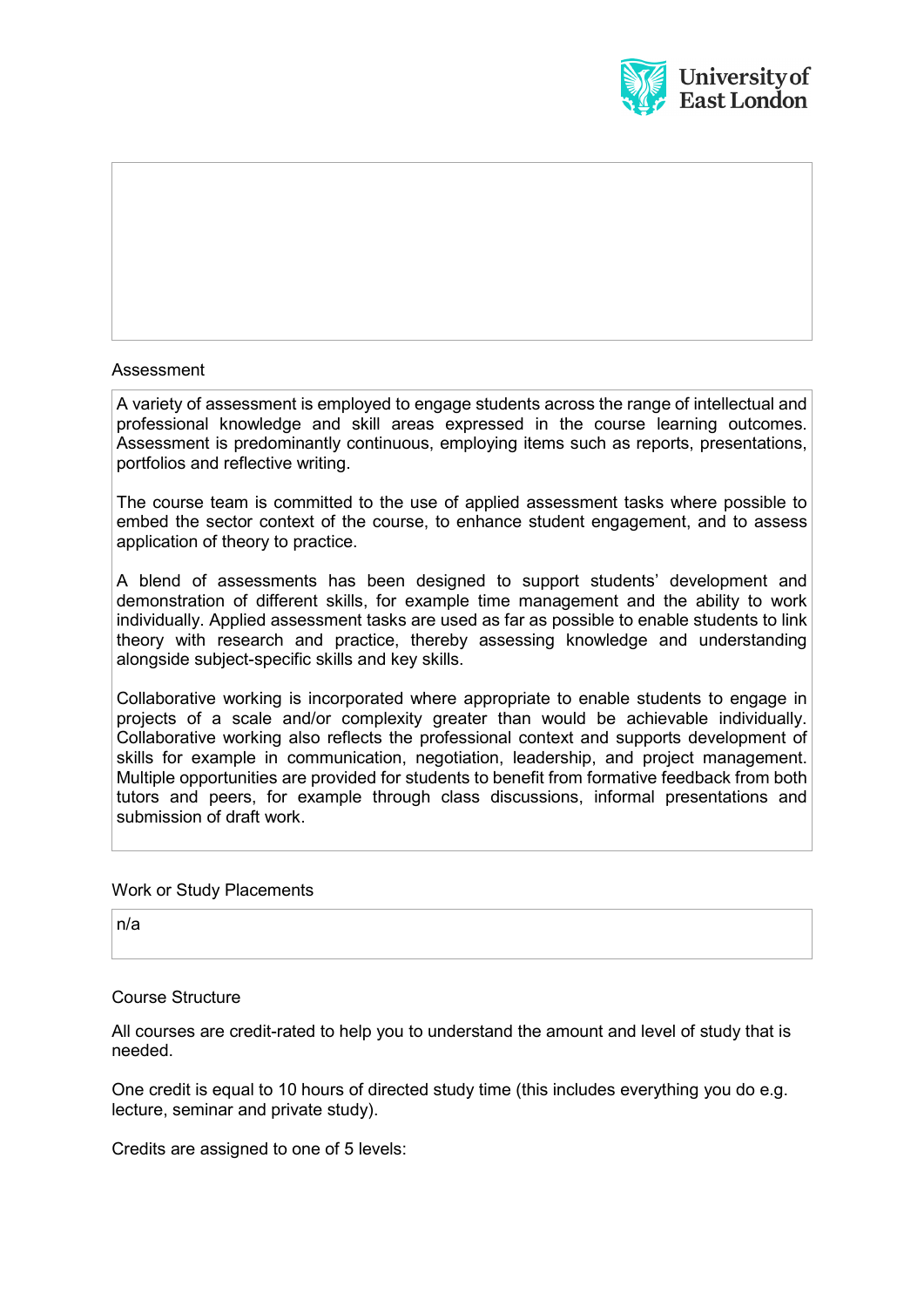

- 3 Equivalent in standard to GCE 'A' level and is intended to prepare students for year one of an undergraduate degree course.
- 4 Equivalent in standard to the first year of a full-time undergraduate degree course.
- 5 Equivalent in standard to the second year of a full-time undergraduate degree course.
- 6 Equivalent in standard to the third year of a full-time undergraduate degree course.
- 7 Equivalent in standard to a Master's degree.

Courses are made up of modules that are each credit weighted.

The module structure of this course:

| Level          | <b>UEL</b><br><b>Module</b><br>Code | <b>Module Title</b>                                                   | <b>Credit</b><br>Weighting | <b>Core/Option</b> | <b>Available</b><br>by<br><b>Distance</b><br>Learning?<br>Y/N |
|----------------|-------------------------------------|-----------------------------------------------------------------------|----------------------------|--------------------|---------------------------------------------------------------|
| 7              | UO7002                              | <b>Applied Football Match</b><br>Analysis                             | 30                         | Core               | N                                                             |
| $\overline{7}$ | UO7001                              | Analysis of Football Coaching<br>Practice                             | 30                         | Core               | $\mathsf{N}$                                                  |
| $\overline{7}$ | UO7005                              | <b>Applying Football Principles:</b><br><b>Tactics and Strategies</b> | 30                         | Core               | N                                                             |
| $\overline{7}$ | U07004                              | Applied Research Project and<br>Placement                             | 45                         | Core               | $\overline{\mathsf{N}}$                                       |
| $\overline{7}$ | <b>UD7010</b>                       | <b>Global Sports Leadership</b>                                       | 15                         | Core               | $\mathsf{N}$                                                  |
| $\overline{7}$ | UO7003                              | <b>Applied Reflective Practice</b>                                    | 30                         | Optional           | N                                                             |
| $\overline{7}$ | <b>UO7006</b>                       | <b>Football Statistics and Data</b><br>Analysis                       | 30                         | Optional           | N                                                             |

*Please note: Optional modules might not run every year, the course team will decide on an annual basis which options will be running, based on student demand and academic factors, in order to create the best learning experience.*

Additional detail about the course module structure:

n/a

A core module for a course is a module which a student must have passed (i.e. been awarded credit) in order to achieve the relevant named award. An optional module for a course is a module selected from a range of modules available on the course.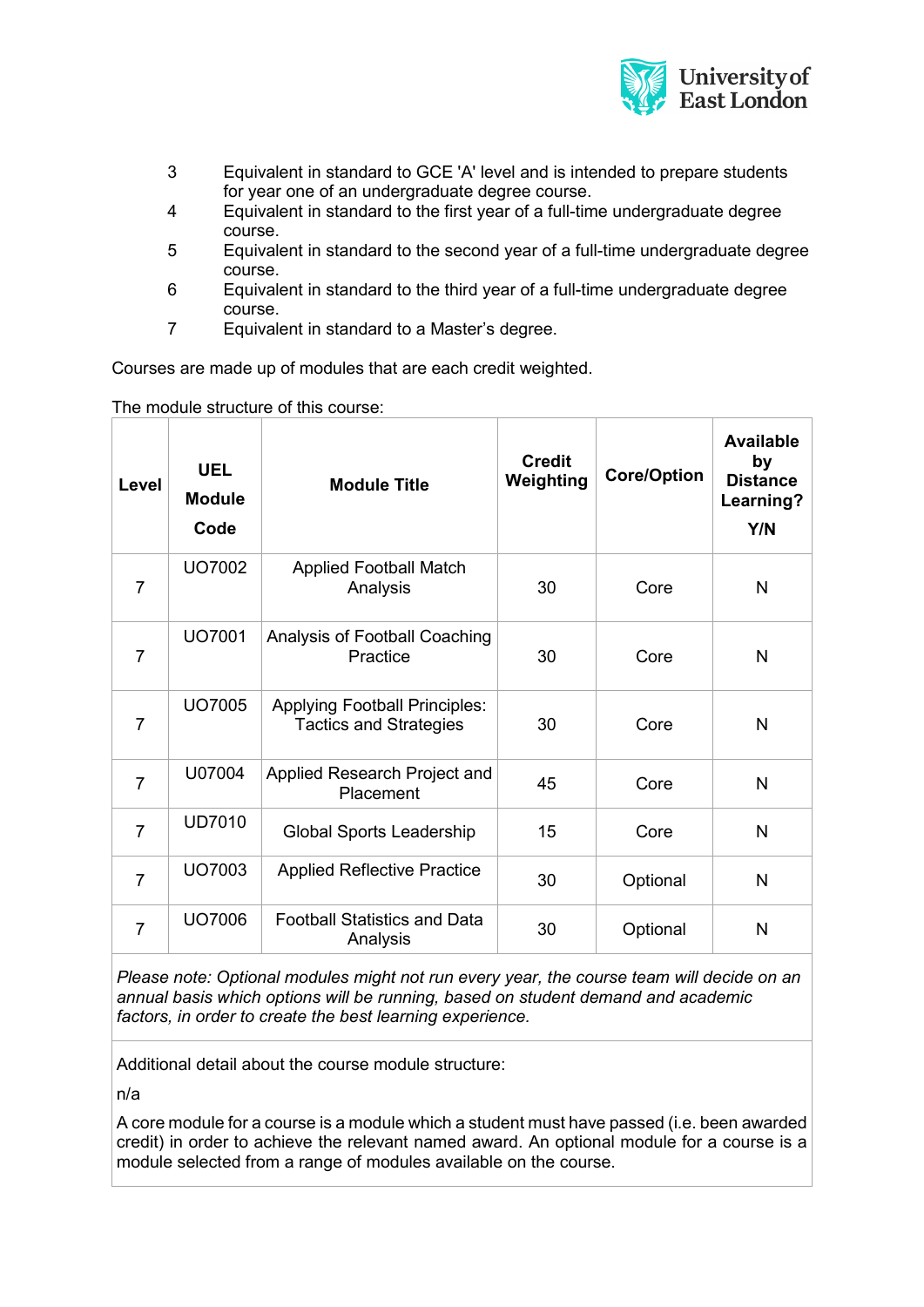

The overall credit-rating of this course is 180 credits. If for some reason you are unable to achieve this credit you may be entitled to an intermediate award, the level of the award will depend on the amount of credit you have accumulated. You can read the University Student Policies and Regulations on the UEL website.

### Course Specific Regulations

n/a

Typical Duration

It is possible to move from full-time to part-time study to accommodate any external factors such as financial constraints or domestic commitments, moving from part-time to full-time will NOT be possible based on the programme structure. Many of our students make use of this flexibility and this may impact on the overall duration of their study period.

The expected duration of this course is 1 year full-time or 2 years part-time.

### Further Information

More information about this course is available from:

- The UCFB web site (www.ucfb.ac.uk)
- The Course Handbook
- Course Leader
- Module Leader

All UEL courses are subject to thorough course approval procedures before we allow them to commence. We also constantly monitor, review and enhance our courses by listening to student and employer views and the views of external examiners and advisors.

Additional costs:

• Accommodation and travel (face to face courses) – You are required to attend face to face classes as part of the course. You are responsible for arranging their own accommodation if it is required to support timely access to classes. Costs will be dependent on your choice of accommodation.

• Accommodation and travel (blended courses) – You are required to attend face to face classes to support learning in two modules. The face to face sessions are delivered in two, week-long blocks at one of the GIS campuses (you will identify the most suitable campus at application). You are responsible for arranging your own travel and accommodation to support timely access to classes during the study blocks. Costs will be dependent on your choice of travel and accommodation.

• Technology – You are required to have access to a laptop, desktop computer or mobile device to support learning and assessment. The costs will be dependent on your choices. For online and blended learning students, UCFB Online Hub is compatible with mobile devices, including tablets. However, you will need an internet connection in order to view the content as part of your course. UCFB also has an app which you can download from